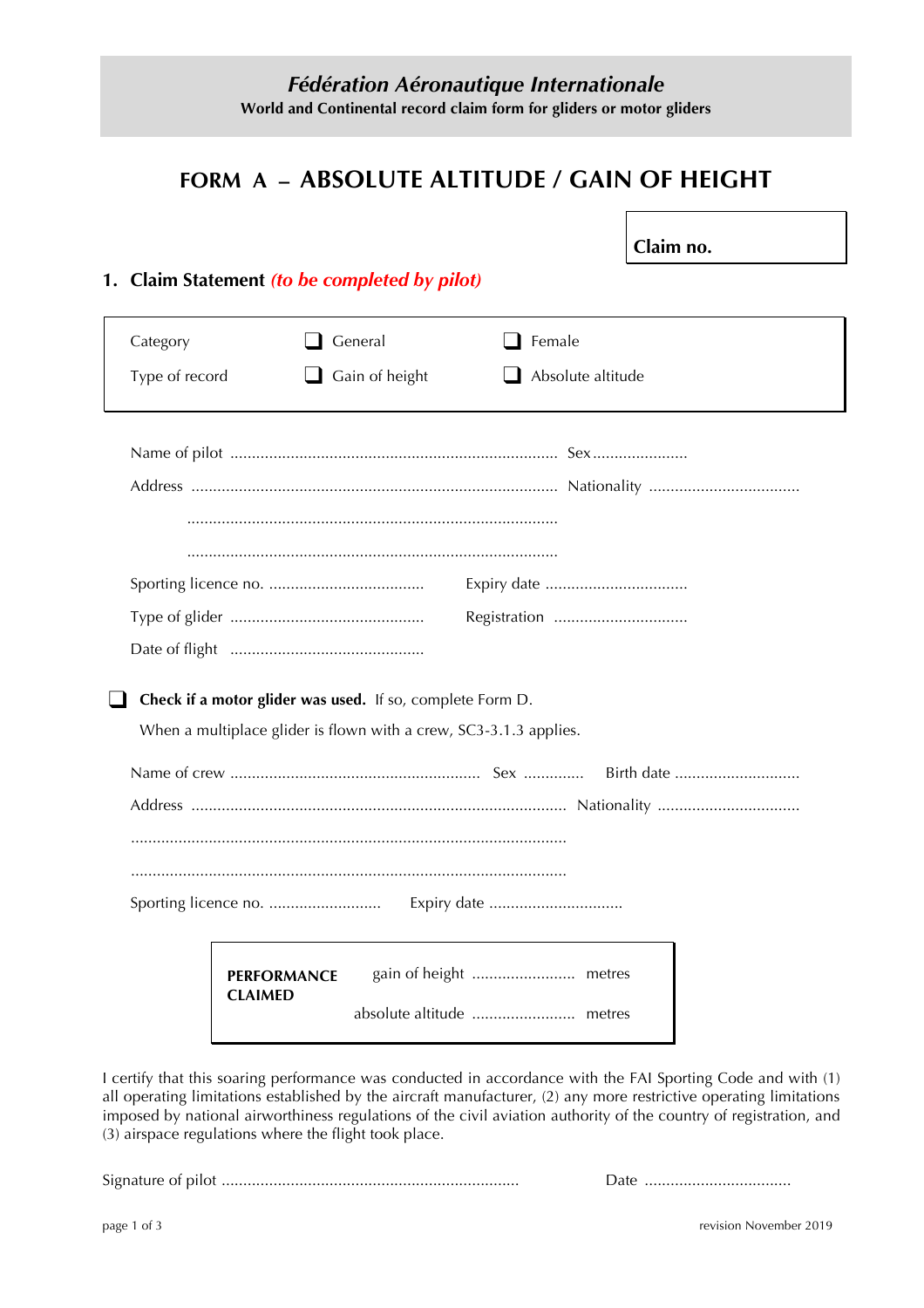#### *FAI glider & motor glider form A for altitude claims*

*Sections 2 to 4 completed by OOs involved in controlling the flight. Section 5 & 6 to be completed by the NAC's Claims Officer.*

#### **2. Controlled Flight Recorder(s)**

| FR #1 | FR #2 |
|-------|-------|
|       |       |
|       |       |
|       |       |

■ All FRs used on the flight have been be checked and controlled per SC3-3.5.

 $\Box$  Installation and any sealing required was in accordance with the IGC approval document.

### **3. Take-off and Landing Point Data**

| Elevation (msl)  metres |  |
|-------------------------|--|

*( where the launch or landing is an airfield, enter the official airfield coordinates & elevation )*

### **4. Official Observer Verification**

The controlling NAC must have approved the OO(s) per SC3-4.2.3b and Form E completed.

#### **5. NAC Claims Officer**

| The below way point data was determined from the flight recorder .igc file. |  |  |
|-----------------------------------------------------------------------------|--|--|
|                                                                             |  |  |
|                                                                             |  |  |
|                                                                             |  |  |